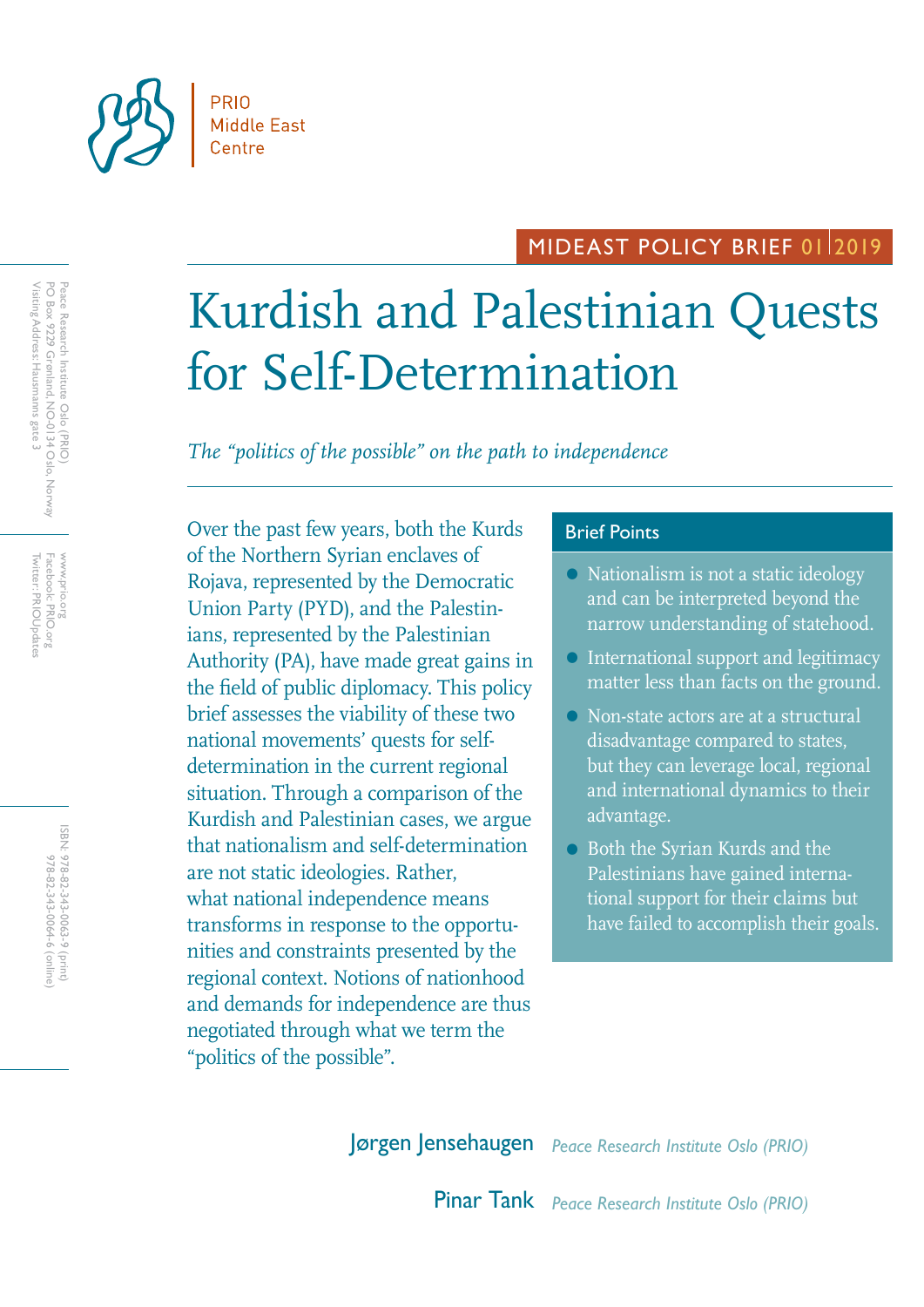#### **Introduction**

For decades, the Syrian Kurds and the Palestinians – represented by the Democratic Union Party (PYD) and the Palestinian Authority (PA), respectively – have struggled to gain some form of national independence. Each has made great gains in public diplomacy in recent years. The PYD has been recognized through their fight against the Islamic State (IS) in Kobane in 2014 and their subsequent alliance with the United States. The Palestinian Authority has received recognition more gradually as the prolonged Israeli occupation has tightened its grip, with the PA engaging in non-violent policies, such as insisting on a diplomatic track and applying for UN membership.

While international moral support for both the Kurdish and the Palestinian national causes has increased over the past few years, this has not translated into secure and stable gains on the ground. The endeavor to gain international support has been one of many strategies in their respective bids for self-determination.

This policy brief assesses the viability of these national movements' ambitions for selfdetermination in the current regional situation. First, we argue that the ideological understandings of what such national independence means among these two groups is not static. Rather, nationalist ideologies have varied within each of the movements over time. We show how such ideological shifts develop as a result of changing discourse and emerging regional realities. The PYD and the PA maneuver their positions on the quest for self-determination on the basis of the leverages and constraints presented by the regional context. We term this the "politics of the possible". Finally, we assess the structural disadvantage the Kurds and Palestinians are faced with as non-state actors operating in a state-based system. Analyzing challenges at the systemic, state, and domestic levels, this brief lays out obstacles and opportunities for Kurds and Palestinians in further advancing their claims to self-determination.

#### **The Quest for Self-Determination**

The Kurds and the Palestinians represent two of the largest stateless national groups in the world who are actively seeking self-determination. Globally, the Kurds number approximately 30

million, of which around 2 million live in Syria. The Palestinians number around 13 million, of which close to 5 million live in the Occupied Palestinian Territories, slated to be the State of Palestine. Both these national groups received promises of independence during the formation of the post-WWI order. In both cases, however, the creation of the modern Turkish, Arab, Iranian and Israeli nation states superseded any such promises of independence.

In the Kurdish case, the modern maps divided the Kurdish national homeland between four nation-states: Turkey, Syria, Iraq and Iran. While the Kurds maintained transnational links, these divisions meant that the Kurdish national movement developed in four distinct directions, shaped within the particular context of the national framework in which the Kurdish population was rooted. In the case of Syria, the Kurds became disenfranchised citizens (until the outbreak of the 2011 war). Where they were accorded citizen rights elsewhere, these fluctuated and were limited by national assimilation policies (Turkey, Iran, Iraq). This historical experience formed Kurdish perceptions on statehood, with the Iraqi Kurds (KDP) advocating for statehood within Iraq, as illustrated by the unsuccessful national referendum held in 2017, while the Syrian, Turkish and Iranian Kurds moved from claims of statehood to forms of decentralized governance within the established states.

In the Palestinian case, the possibility for an independent Palestinian state was left open during the British mandate period (1922–1948). The establishment of Israel (1948), the defeat of the Arabs in the first Arab-Israeli war and the mass flight of the Palestinians destroyed that possibility. The number of Palestinian refugees was 750,000 at the outset, in 1949, but this has grown steadily since then, reaching 5.5 million in 2019. While both the Palestinians and the Kurds are nations without a state, the majority of the Palestinian population does not belong to any existing state either. Unlike the Kurds, the Palestinians did not receive statehood in their host-states (Jordan and Israel are exceptions), rendering the Palestinians doubly stateless. As a result of this predicament, the Palestinians developed a distinct form of "refugee nationalism", where their demand for a state is also tied to their demand for return to the homeland.

#### **Nationhood as the "Politics of the Possible"**

The respective nationalist ideologies espoused by the Democratic Union Party (PYD) and the Palestinian Authority (PA) have developed from the histories of the Kurdish and Palestinian movements. As such, these nationalist ideologies are not static but fluid. They continually emerge and develop according to changes within the movements, shifting circumstances in the regional context, and the prevailing hegemonic discourses with which they engage.

What national independence means for these groups transforms and adapts in response to these changes and on the basis of the leverages and constraints presented by the regional context. Notions of nationhood and demands for independence are thus negotiated through the "politics of the possible".

One example of such a shift in ideology can be found in the PYD's transformation from statehood to "democratic confederalism" as a national independence model. For instance, up until the start of the Syrian revolution in 2011, the Kurds in Syria had mainly worked within the confines of the authoritarian Baathist state, which limited the expression of their political demands. The weakening of the central government in Damascus after the outbreak of the Syrian civil war in 2011 created an opportunity for the Syrian Kurds. In April 2011, the Assad regime tried to coopt them by granting citizenship to those Kurds who had not held such status prior to the revolution. A second opportunity arose from the Kurds' willingness to engage in the frontlines in the international war against the Islamic State (IS), gaining control over areas in Northern Syria that facilitated their demands for autonomy.

Underlying the PYD's ideas of autonomy is the ideology developed by the Turkish Kurdistan Worker's Party (PKK) leader Abdullah Öcalan. Öcalan's ideology grew out of the PKK's Marxist-Leninist thinking of the 1960s and 70s and was later inspired by the American libertarian thinker Murray Bookchin. Working within the limits of a strongly centralized Turkish state, Öcalan's ideology advocates decentralization and local autonomy with grassroots participation. The nationalist independence model was termed "democratic confederalism". The PYD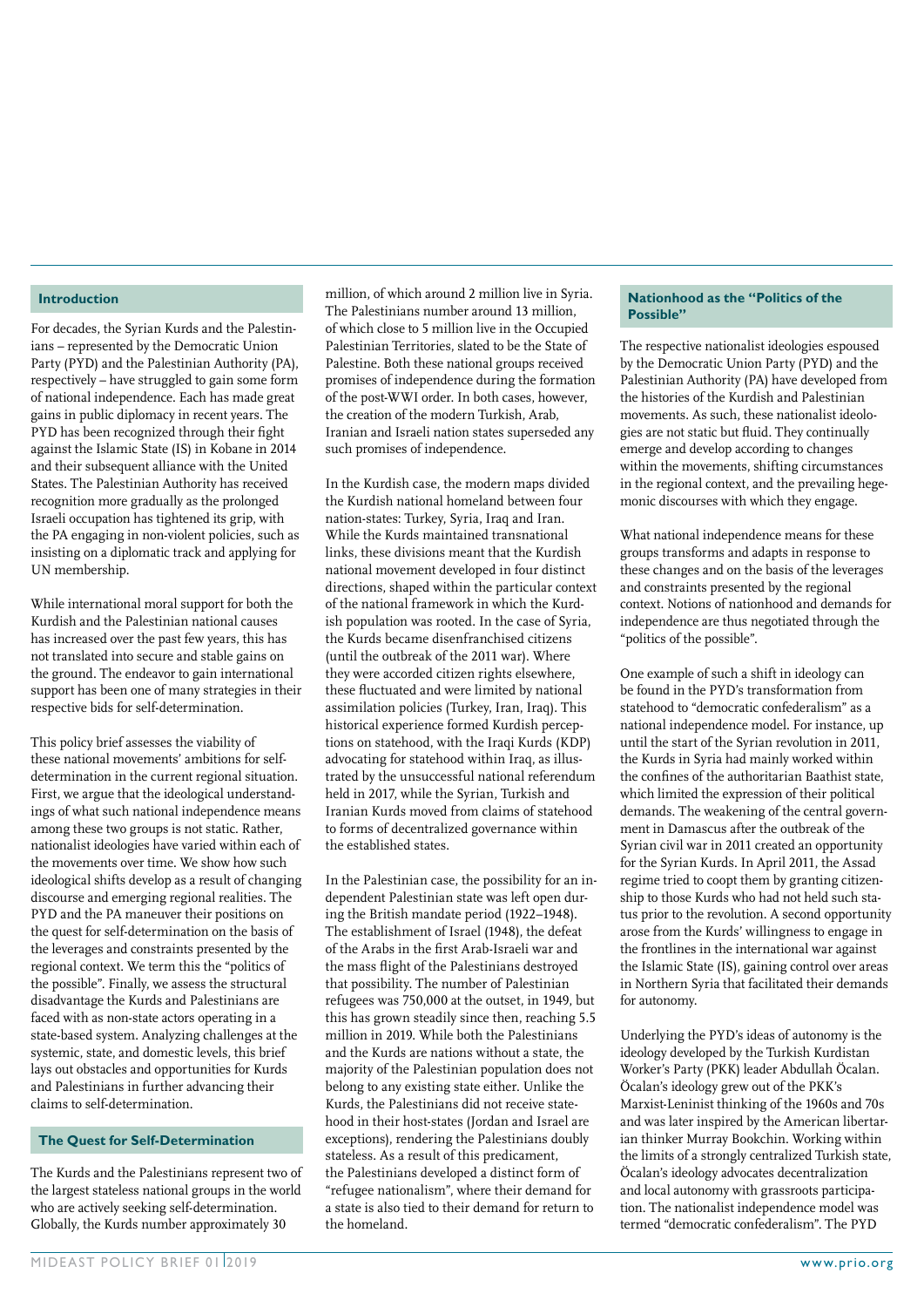used this model as a blueprint in the areas under its control in Northern Syria – popularly referred to as Rojava – in the period 2012–2019, while advocating for the territorial integrity of Syria under a federal system.

Given the context of Turkey and Syria as two strong states, the history of Kurdish oppression in both contexts, and the transnational connections between the Kurdish political groups in these two states, the ideological shift from statehood to "democratic confederalism" was a reflection of the "politics of the possible".

Similar ideological shifts, developed under particular situations of crisis or otherwise shifting circumstances, can be found in the history of the Palestinian national movement. For the Palestinians, for instance, the shift from subsuming Palestinian liberation under the broader pan-Arab ideology into an independent Palestinian-driven national liberation movement occurred as a result of the massive Arab defeat in the 1967 war. Similarly, the shift from demanding total liberation of the entire historical Palestine into a pragmatic acceptance for the division of the territory started in the mid-1970s, when the radical revolutionary violence espoused by the Palestine Liberation Organization (PLO) had reached a dead-end and the movement concluded that diplomacy afforded them the best chances for success.

In the current situation, as a result of these historic developments, the Kurds (with the exception of the KDP in northern Iraq) demand regional autonomy in decentralized versions of the existing states, whilst the Palestinians demand independent statehood in parts of historic Palestine. While both these political demands are serious challenges to the existing states (Iran, Syria and Turkey for the Kurds; Israel for the Palestinians), they are far less challenging than the political demands originally made by the same movements.

#### **Negotiating Independence as Non-State Actors**

Regardless of the shifts in their ideology on the path to independence, as non-state actors in the Middle East, there are both limitations and opportunities for Kurds and Palestinians in advancing their claims. This is complicated by regional shifts and the fluid nature of conflicts

with actors involved at the global, regional and national levels. Borrowing from the Waltzian levels of analysis structure, we briefly identify some of the challenges at the systemic, the state, and the domestic level.

#### *Systemic challenges*

At the systemic level, the greatest impact on both cases have come about through changing global power structures and, in particular, shifts in American policy towards the Middle East. For the Syrian Kurds, the gamechanger was US engagement in Syria: first, covertly, and then from 2014, in the international military intervention against IS. The US decision to supply, train and support the Kurdish People's Protection Units (YPG/YPJ) and other Syrian opposition groups was a turning point that guaranteed the survival of the PYD project of an autonomous entity in the north (Rojava).

Russian intervention into the Syrian conflict in 2015, buttressing the Syrian regime at a critical juncture, was an equally crucial factor that changed the conflict, emphasizing the global power competition being played out in Syria. Although the US decision to withdraw from Syria in late 2019 was framed as a betrayal of the Kurds, the PYD already had a realistic understanding of their role in the game played by the US and Russia with its allies. President Putin had only a year earlier agreed to Turkish demands to enter Kurdish-controlled Afrin, then protected by Russia. This exemplifies the unreliable nature of regional alliances embedded in a great power competition.

The unpredictable nature of US policy that resulted in a sudden announcement of the country's withdrawal on 6 October 2019 allowed Turkey to intervene in Northern Syria and cast doubts as to the future survival of the Rojava experiment. The clash between the two power blocs – Russia (and Iran) against the US – has, however, also recently opened up opportunities for the Kurdish-led Syrian Democratic Forces to leverage their experience as fighters on the ground to assist Russian efforts at the stabilization of northeast Syria, a role that will be tested as the final status for the Idlib province is determined. Will the Syrian Kurdish groups find a new benefactor in Russia?

The Palestinians, for their part, have since the

signing of the Oslo treaty in 1993 accepted the United States as the mediator in a peace process with Israel, aimed at securing an independent Palestinian state in the West Bank and Gaza, with East Jerusalem as its capital. While the US has never been an unbiased mediator, the Palestinians accepted the US as mediator precisely because of its power vis-à-vis Israel. As a strong benefactor of Israel, the US also holds leverages that no other power does. President Donald Trump upended the Palestinian political calculation when he recognized Jerusalem as Israel's capital (2017), defunded UNRWA (2018), closed the PLO office in Washington (2018), and declared that Israeli settlements were not illegal (2019). In light of this full US embrace of Israeli demands, the Palestinians broke contact with  $tha IIS$ 

The current Palestinian challenge on the international level is that there is no viable replacement for the US. Their attempt at applying for UN membership was partially successful when Palestine was upgraded to a "non-member state" in 2012, but their pathway to full UN membership is blocked by the US veto in the Security Council. While the EU has an ambition to be more relevant in the Israeli-Palestinian conflict, it has as yet not been up to the task.

Both Kurds and Palestinians have been able to gain support and recognition on the international level. However, they have discovered the hard way that there is simply no means to achieve their goals without territorial control and the acquiescence of regional states. For the Palestinians, being recognized as a state in the UN General Assembly does not end the Israeli occupation; for the Kurds, recognition of their role in the fight against IS does not equal secure autonomy in Northern Syria.

#### *State challenges*

The mid-level of the state is perhaps the most influential and consequential for any claims to independence. At this level, we focus in particular on the role of regional powers to shape the outcome of conflicts on the ground. The state level is often intertwined with the systemic level, but the policies of key regional states in both cases need closer examination.

In the Kurdish case, the common ideology and organic links between the Turkish PKK and the